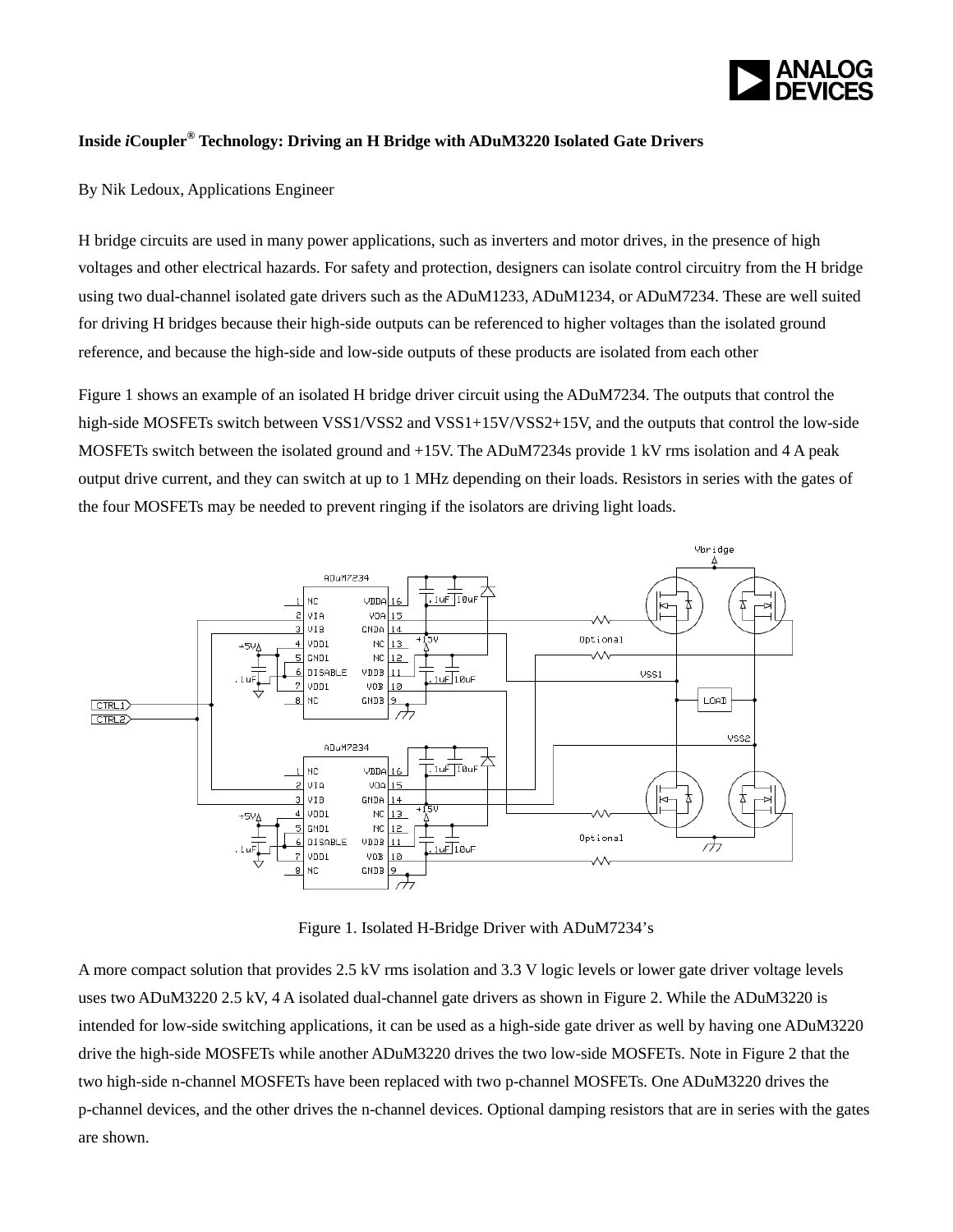The high-side ADuM3220 switches the p-channel MOSFET's gates from Vbridge to Vbridge – 5.1 V. The anode of a 5.1 V Zener diode is the ground reference for the high-side ADuM3220. This node is bypassed to the isolated ground with  $0.1 \,\mu$ F and  $10 \,\mu$ F capacitors. RBIAS provides bias current for the Zener. Its size depends on the maximum current that the high-side ADuM3220 will draw and the value of Vbridge. The maximum current depends on the application's switching frequency and the size of the p-channel MOSFETs. The Zener diode should be chosen based on the desired gate drive voltage and the power dissipation that it will experience when the ADuM3220 draws low current levels from Vbridge, causing most of the current flowing into RBIAS to also flow through the diode.

Here is an example of how to choose RBIAS with Vbridge =  $24$  V, 5 V gate drive levels (5.1V Zener), a 1 MHz switching frequency and 20 nC of gate charge at  $Vgs = 5V$ . First, the gate capacitance needs to be calculated.

$$
C = Q/V = 20 \ nC/5V = 4 \ nF
$$

where  $C =$  gate capacitance,  $Q =$  gate charge,  $V =$  final Vgs

The current needed to drive these gates then needs to be calculated and added to the ADuM3220's quiescent current. This represents the minimum bias current for the Zener diode:

 $I = CVF = 4 nF(5 V)(1 MHz) = 20 mA$ 

where  $C =$  gate capacitance,  $V = Vgs$ ,  $F =$  switching frequency

The ADuM3220's maximum VDD2 quiescent current is 10 mA. Therefore, the Zener diode needs to be biased to at least 30 mA. Since Vbridge is 24 V and a 5.1 V Zener is used, RBIAS should be no more than 630  $\Omega$ .

RBIAS(max) = (Vbridge-VZener)/I =  $(24 \text{ V-}5.1 \text{ V})/30 \text{ mA} = 630 \Omega$ 



Figure 2. Isolated H-Bridge Driver with ADuM3220's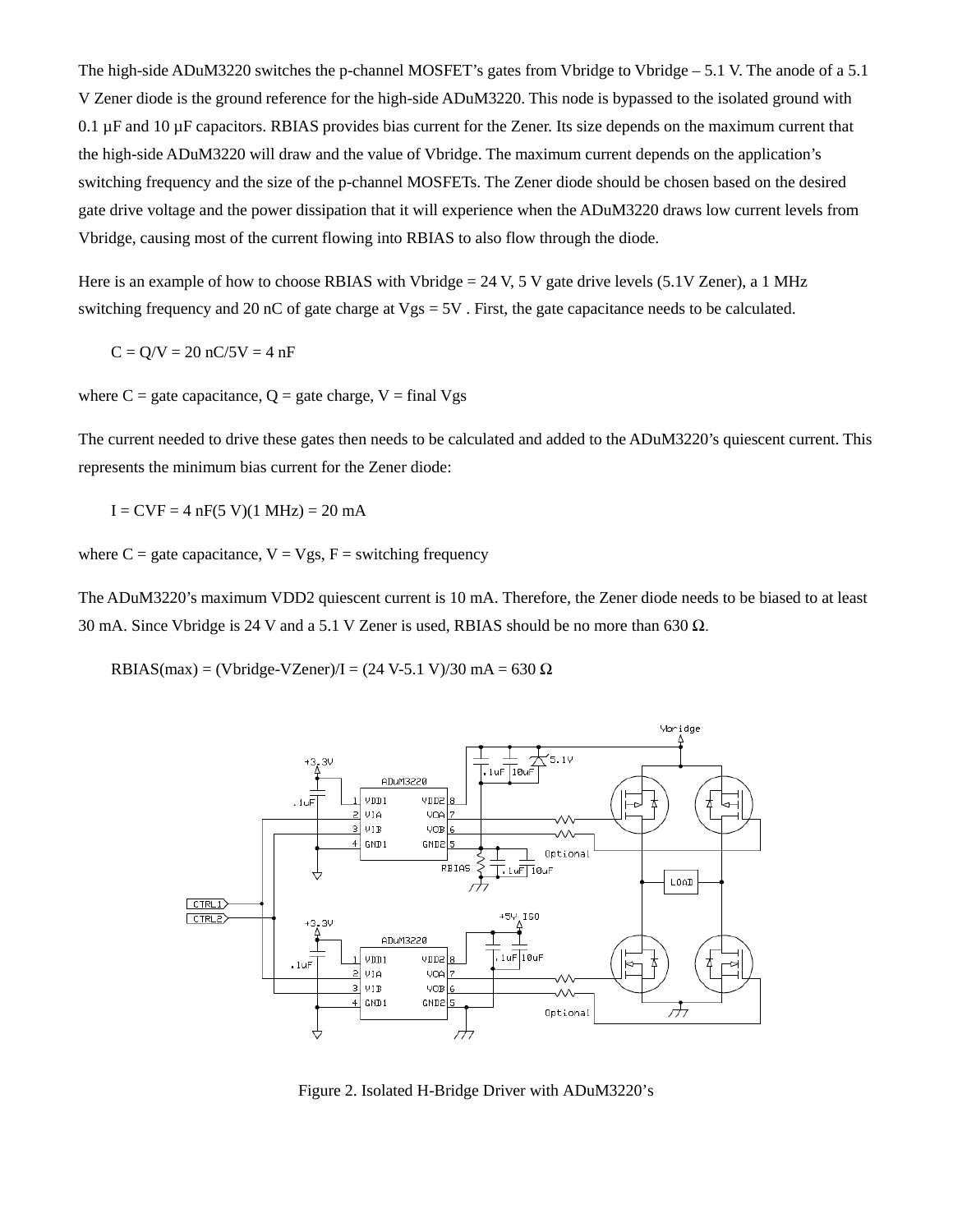In addition to the higher isolation rating (2.5 kV rms vs. 1 kV rms) and ability to use 3.3 V logic levels, the circuit in Figure 2 also has a wider output voltage range than the circuit in Figure 1: 4.5 V to 18 V instead of 12 V to 18 V. Perhaps more importantly, it also needs only about half of the board space as the Figure 1 circuit, since two 8-SOICs replace two narrow-body 16-SOICs. This does not even include the space that is saved by its less complicated power supply requirements.

There are some caveats that the circuit designer should consider. The first is that it replaces the high-side switches with p-channel MOSFETs. For some applications this may be impractical because of their higher gate charge and rds(on) disadvantages relative to n-channel MOSFETs. Another caveat is related to the default LOW outputs of the ADuM3220. If the input side is unpowered, VOA and VOB will be driven low to GNDA and GNDB. This switches off the n-channel MOSFETs and switches on the p-channel MOSFETs. No cross-conduction will occur once the outputs settle because the low-side switches are off, but Vbridge will be applied to each terminal of the load.

Figure 3 and Figure 4 show the results of a test circuit that we built to illustrate this application of the ADuM3220. The H bridge is set up to switch between  $\pm 16$  V at 1 MHz. Figure 3 shows the outputs of the four gate drive signals. Figure 4 shows the control signals and the H bridge's output. The test circuit used two separate PCBs and had many parasitic effects from our prototyping techniques that degraded the measurements' signal integrity. Good layout practices with short, wide gate drive traces and careful timing of the control signals will result in cleaner waveforms. It is important to connect bypass capacitors between the high side GND2 and the low side GND2.

Additional setup details are below:

Supplies:

Vbridge =  $16$  V, VDD $1 = 3.3$  V

Components:

1N4733A Zener (5.1 V) FD4141 P-Channel MOSFETs FD8447L N-Channel MOSFETs  $RBIAS = 200 \Omega$ 

 $1 Ω$  series gate resistors

Thus, two ADuM3220's can be used instead of full-bridge drivers to switch an H bridge at frequencies up to 1 MHz. This gate drive scheme is a potential solution where 2.5 kV rms isolation with 3.3V logic levels, 4 A of peak drive current, or output voltages as low as 4.5 V are required. It also uses significantly less space than two half-bridge drivers, so it is appropriate for designs where board space is critical.